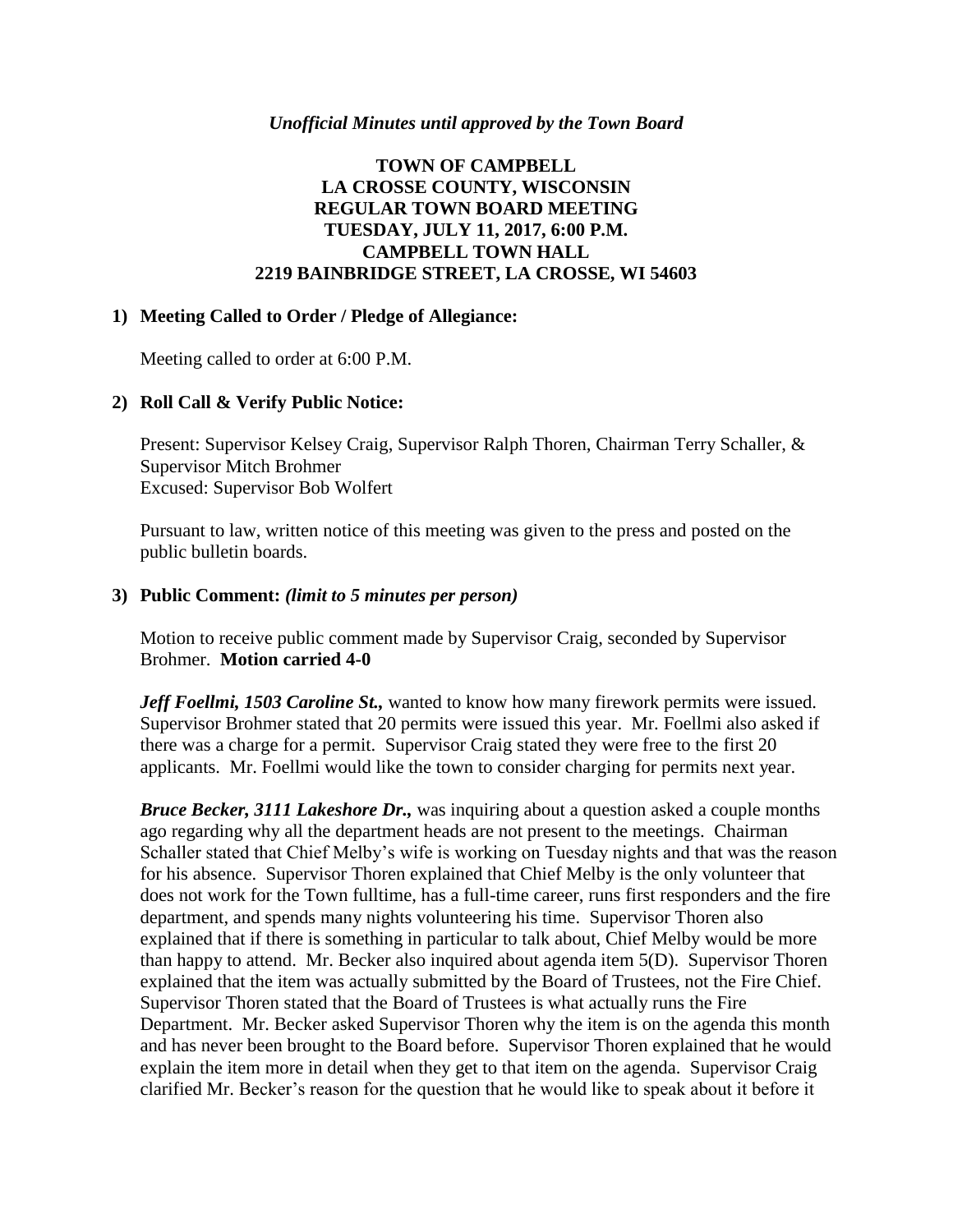went to the Board for discussion. Supervisor Thoren explained that the reason the item was placed on the agenda is that the Fire Department has been going through their by-laws and trying to make sure they are doing everything correct. Supervisor Thoren also explained that the Fire Department moving forward is trying to correct that part of their by-laws. In the future, it is his understanding that if a new officer is appointed or bring someone onto the department that is not a resident, and when the new fire department Board of Trustees are elected in, it will be brought in front of the Town Board for approval.

Lee Weis, 100 Church Dr., requested if all of the digital recordings of the meetings could be placed on the Town Website. Mr. Weis stated that he was contacted on June 23, 2017 by Town Attorney Brent Smith about his newest open records request. It is Mr. Weis's understanding that the Board did not come to a conclusion on whether the request to the Fire Department could use the town attorney. Mr. Weis would like an explanation to why Mr. Smith is getting ahold of him regarding the request. Supervisor Brohmer stated that he gave permission a couple days ago for the Chief to make contact with the attorney regarding a matter but did not grant any additional permission.

Motion to close public comment made by Supervisor Thoren, seconded by Chairman Schaller. **Motion carried 4-0**

- **4) Consent Agenda: (All items listed are considered routine and will be enacted with one motion. There will be no separate discussion of these items unless a Board member so requests, in which case the item will be removed from the Consent Agenda and be considered on the Regular Agenda).**
	- **A) Approval of Minutes:** 2017 Annual Liquor License Meeting 06/13/2017, Regular Board Meeting 06/13/2017
	- **B) Plan Commission Meeting Recommendations:**
		- **1) PETITION #07-2017** David LaFond, 3115 Howry Ave. Petition to change the boundaries of parcels #4-614-0 and #4-615-0 by a Certified Survey Map. **(Recommendation to Approve)**
		- **2) PETITION #08-2017** Seven Properties, LLC, N3498 Sunset Ln., La Crosse, WI 54603. Proposal to convert duplex located at 624-626 Plainview Rd. into a two unit condominium. **(Recommendation to Postpone)**
		- **3)** Consideration of an Ordinance amending Sections 32-8 (4) & 32-46 (b), and to repeal and recreate Section 32-47, Subdivisions of the Town of Campbell Code of Ordinances relating to administrative review of Certified Survey Maps. **(Recommendation to Approve)**
	- **C) Payment of Bills:**

Motion to approve the Consent Agenda made by Supervisor Craig, seconded by Supervisor Brohmer. **Motion carried 4-0**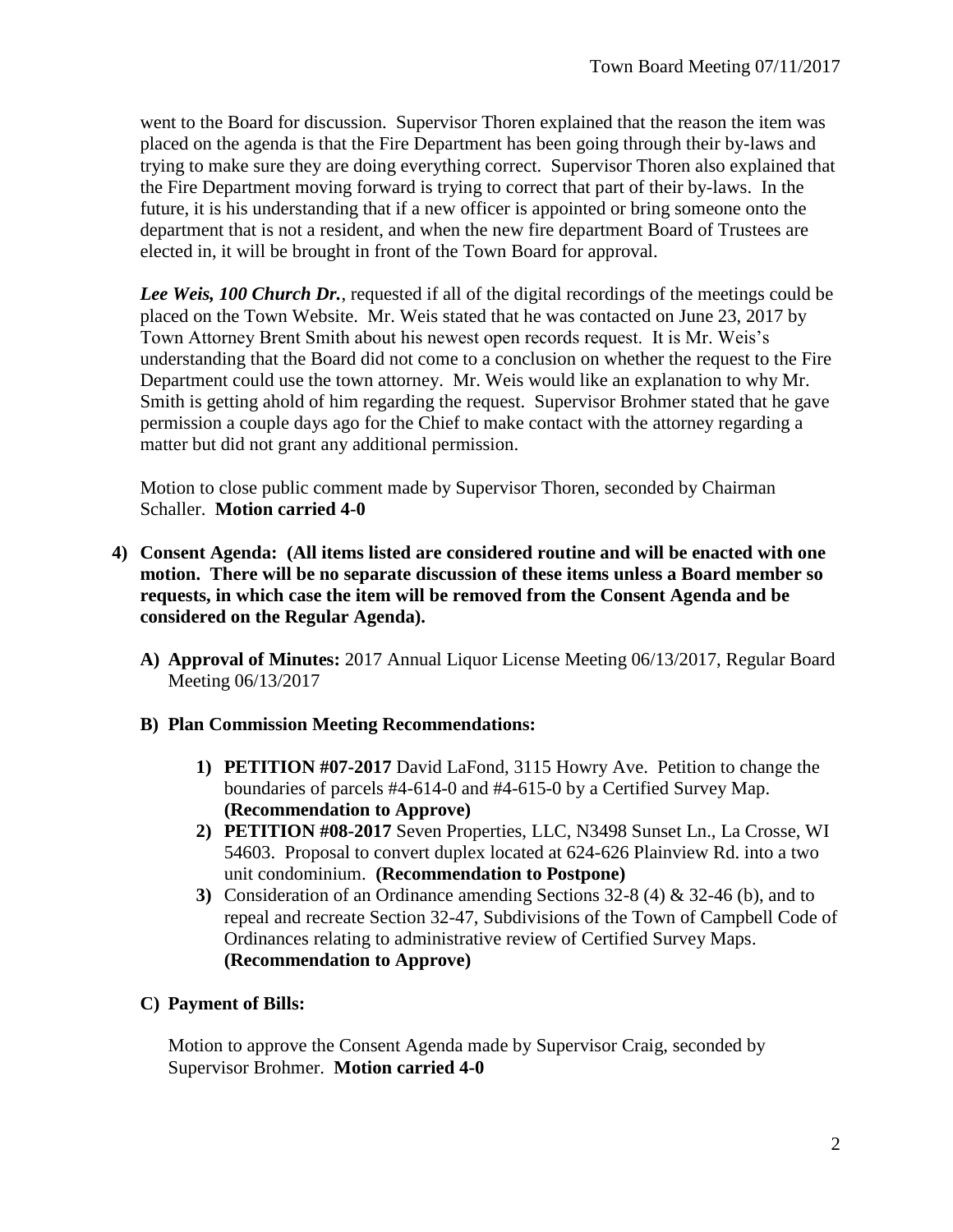## **5) Business:**

**A)** Keith Lease, request to hold "Home Run", a run/walk fundraiser, on August 5, 2017. (Clerk)

Motion to approve "Home Run", a run/walk fundraiser made by Supervisor Brohmer, seconded by Supervisor Thoren. **Motion carried 4-0**

**B)** Approval of the Storm Water Management Public Education and Outreach Cooperative Agreement for the July 1, 2017 thru December 31, 2019 term. (Clerk)

Motion to approve the Storm Water Management Public Education and Outreach Cooperative Agreement for the July 1, 2017 thru December 31, 2019 term made by Supervisor Brohmer, seconded by Supervisor Craig. **Motion carried 4-0**

**C)** Approval of the draft for a 10 year contract extension of the Intergovernmental Agreement for La Crosse County Household Hazardous Materials Program. (Brohmer)

Supervisor Brohmer mentioned that the current rate is \$1.25/capita. The new agreement gives a gradual increase of \$0.05 per year until 2022, at which time the payment will be \$1.50/capita. Beginning in 2023 and extending through the term of this agreement the payment shall increase at a rate of 2% per year.

Motion to approve the draft for a 10 year contract extension of the Intergovernmental Agreement for La Crosse County Household Hazardous Materials Program made by Supervisor Thoren, seconded by Chairman Schaller. **Motion carried 4-0**

**D)** Approval of Fire/EMS Officers & non-resident members. (Thoren)

Supervisor Brohmer's only concern is for the out of town response and whether they respond with a red light. Supervisor Thoren explained they are not allowed to use any red lights until they are in the Town's jurisdiction. Supervisor Brohmer also asked if there is written policy regarding the speed at which they can respond to. Supervisor Thoren stated he was pretty sure there is written policy but did not know for sure at this time.

Motion to receive public comment made by Supervisor Craig, seconded by Supervisor Brohmer. **Motion carried 4-0**

**Bruce Becker, 3111 Lakeshore Dr.,** is concerned about Supervisor Thoren voting on fire department issues and believes it is a clear example of a conflict of interest. Mr. Becker also believes that the responsible thing to do is have Supervisor Thoren abstain. Supervisor Thoren stated he wanted to start a precedence and in the future plans on voting for fire department issues unless something would affect himself or someone he knows financially.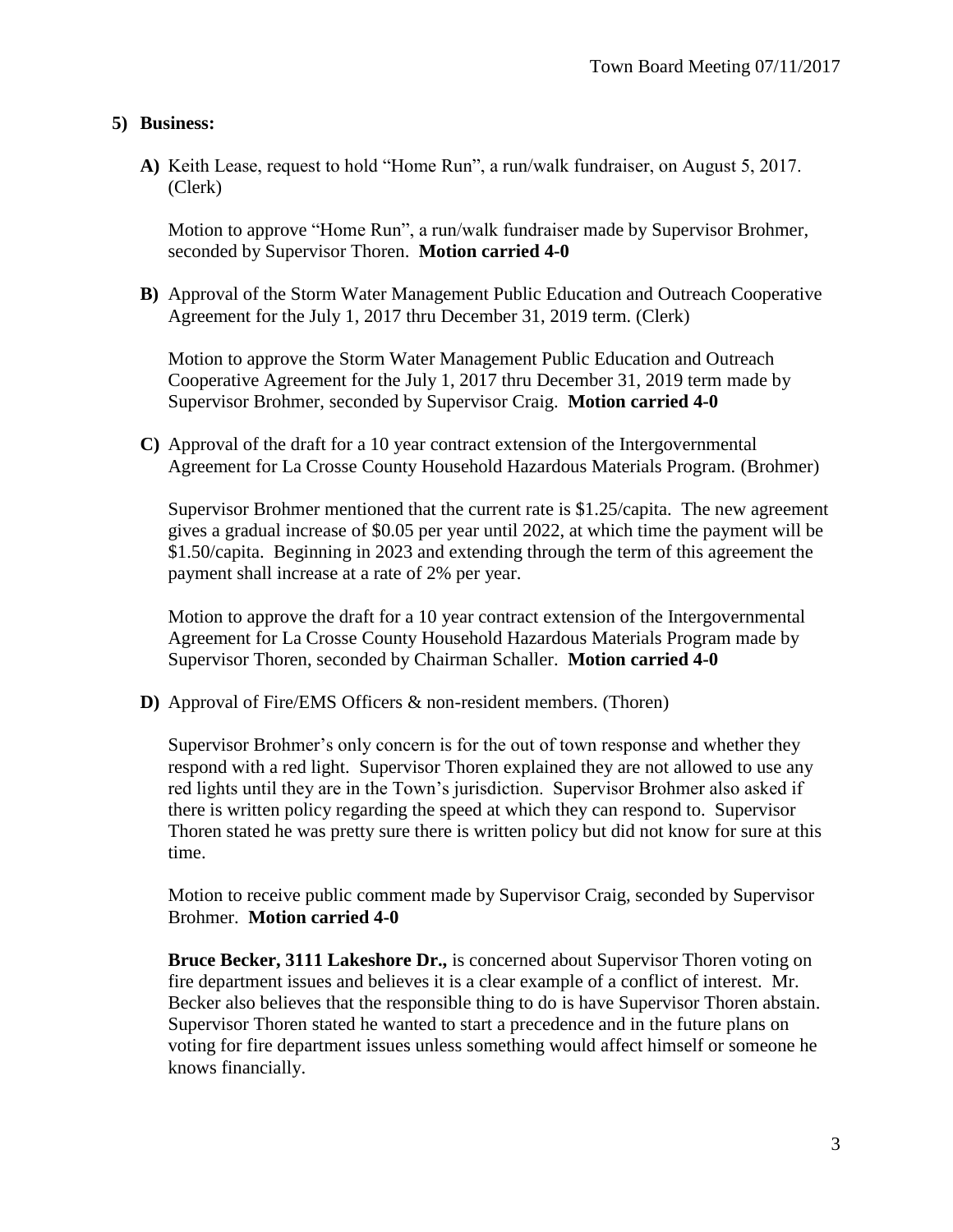Motion to close public comment made by Supervisor Craig, seconded by Chairman Schaller. **Motion carried 4-0**

Supervisor Brohmer had concerns about the language in the by-laws regarding the makeup of the department and whether trustees could also be officers. Supervisor Brohmer believes that the wording of the by-laws could probably be better defined to indicate that trustees could be those officers listed. Supervisor Brohmer suggests that the language be changed to indicate that Board of Trustees members can also be officers within the department to clarify.

Motion to approve Fire/EMS officers & non-resident members as submitted pending the language change made by Supervisor Brohmer, seconded by Chairman Schaller. **Motion carried 3-1 (Supervisor Craig voted "against")**

**E)** Ordinance No. 2017-3 amending Sections 32-8 (4) & 32-46 (b), and to repeal and recreate Section 32-47, relating to administrative review of certified survey maps. (Clerk)

Motion to approve Ordinance No. 2017-3 made by Supervisor Brohmer, seconded by Chairman Schaller. **Motion carried 4-0**

# **6) Public Comment:** *(limit 5 minutes per person)*

Motion to receive public comment made by Supervisor Craig, seconded by Chairman Schaller. **Motion carried 4-0**

*Kelsey Craig, 2500 1st Ave E.*, stated that Supervisor Brohmer had indicated earlier that he gave permission for the Fire Department to use the Town Attorney after the Board had discussed and motioned 2-2 requiring them to come back to the Board with reasons for the request. Supervisor Brohmer stated he knew the basic information and asked that they run the request through Chairman Schaller as well.

*Bruce Becker, 3111 Lakeshore Dr.*, asked Chairman Schaller about a meeting he had requested in November about some issues in the Town and the actions of the Chairman. Chairman Schaller acknowledged his actions and apologized to Mr. Becker.

*Lee Weis, 100 Church Dr.*, stated that he would like a discussion explaining the separation of the Fire Association, Fire Department, Town Board and Fire Board. Mr. Weis would like to know the responsibilities of each.

Matthew Van Loon, 506 Olivet St., asked that with the La Crosse thing looming in the future, what does the Town have to do to make sure all the ducks are in a row to maintain the independence? Mr. Van Loon would like the Board to research and come back with answers. Clerk Hawkins stated that he believes that securing water for the residents is the most important part of becoming independent. Mr. Van Loon is asking if certain standards are being met between all the departments.